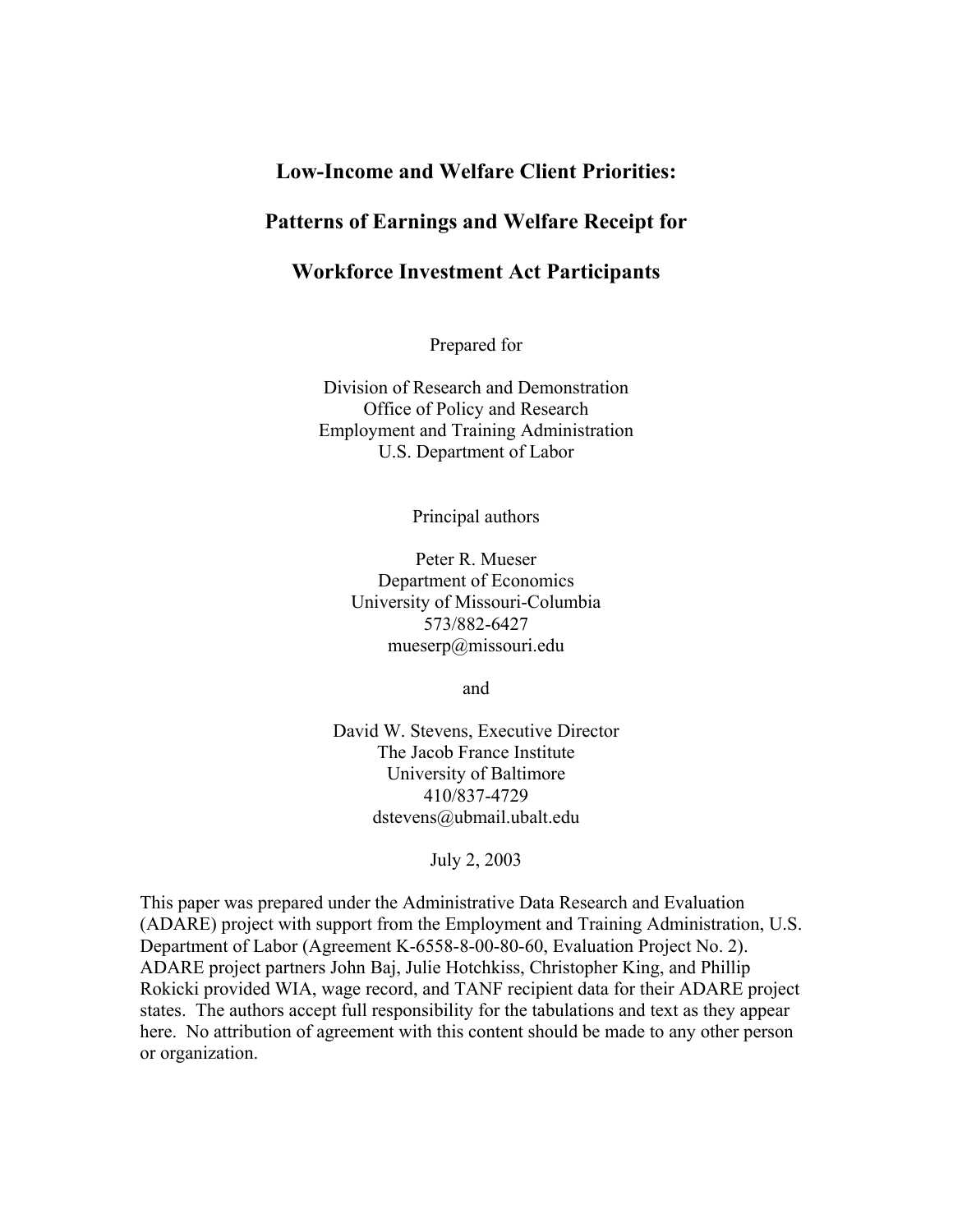### **ABSTRACT**

### **Low-Income and Welfare Client Priorities: Patterns of Earnings and Welfare Receipt for Workforce Investment Act Participants**

Peter R. Mueser and David W. Stevens

This paper examines labor market and welfare experiences of participants in Workforce Investment Act (WIA) programs who exited in July 2000-June 2001. Administrative data from six states on earnings and welfare receipt are used to trace the experiences of participants in the two years prior to and in the year following exit from WIA. Individuals are classified as "Adults" or "Dislocated Workers" and by whether they received "Training" or less intensive services under WIA. We find that Adults have large employment gains associated with participation in WIA, and Adults in Training have particularly large earnings gains. Following losses, employment and earnings of Dislocated Workers largely recover following WIA participation. Welfare receipt declines, especially for those in Training activities. Despite some differences, similarities between states in basic patterns are striking.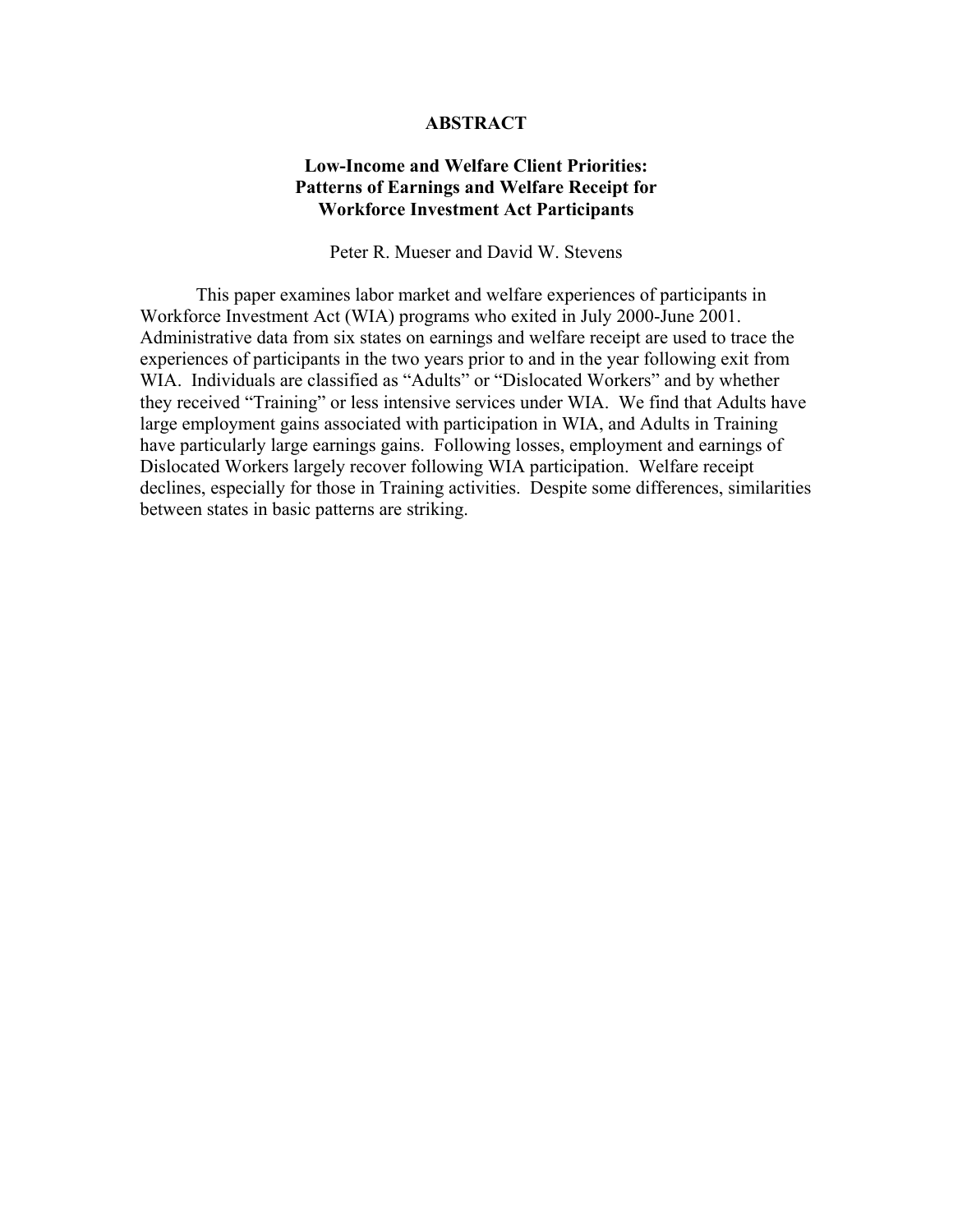## **1. INTRODUCTION**

The Workforce Investment Act of 1998 (WIA) represented a major overhaul of job training services in the U.S, replacing the Job Training Partnership Act (JTPA), which had been in effect since the 1980s. It altered administrative structures at both the state and local level, mandated changes in the way services were provided to individuals, and, perhaps most significantly, required that programs meet newly-designed performance standards. All states were required to implement WIA by July 2000, although a small number implemented the act as early as July 1999.

A primary goal of the program is to improve employment outcomes for disadvantaged individuals, moving individuals and their families toward self-sufficiency and reducing reliance on government subsidized programs. A large number of studies have attempted to examine the impact of such training programs, and there is an important experimental study that examines JTPA.<sup>1</sup> Although performance measures required under WIA are available, given its recent implementation, analyses examining outcomes from WIA participants are much more limited. One experimental study has been designed to compare alternative counseling approaches under WIA, although it is still in progress. $2$ 

We are not aware of any random assignment study, even at the design stage, that will allow a comprehensive evaluation of the impact of WIA on participant employment outcomes. One may question the extent to which nonexperimental designs are valid in providing meaningful evaluations of program outcomes. There is an active literature that  $\frac{1}{2}$  attempts to develop and test alternatives to experimental design.<sup>3</sup> Even if such concerns could be addressed, there are other difficulties in estimating WIA program effects. Under WIA, states and local areas have much latitude in the design of their job service and training programs, so effects are very likely to differ across areas.

This paper identifies observed patterns of earnings and welfare receipt for WIA exiters in six states by type of service received. Our approach examines quarterly earnings over a four-year period, including two years prior to and one year following the exit year. Since all measures are calculated on the same sample of participants, changes in earnings or welfare receipt represent actual experiences of these individuals. On the other hand, it is important to recognize that observed changes are not necessarily due to program impact. It has long been recognized that the decision to participate in a program selects individuals at particular points in their employment history. Decisions to exit WIA may also be selective. Without a comparison group with which to compare these patterns, we cannot separate out actual program effects from variation that would have occurred in the absence of the program.<sup>4</sup>

The analysis here focuses on Program Year 2000 (July 2000-June 2001) WIA Title I-B Adult and Dislocated Worker exit flows. Although recruiting channels differ across states and local areas, those classified as Adults are disproportionately low-skilled individuals, often unemployed or with unstable jobs and low pay. In contrast, Dislocated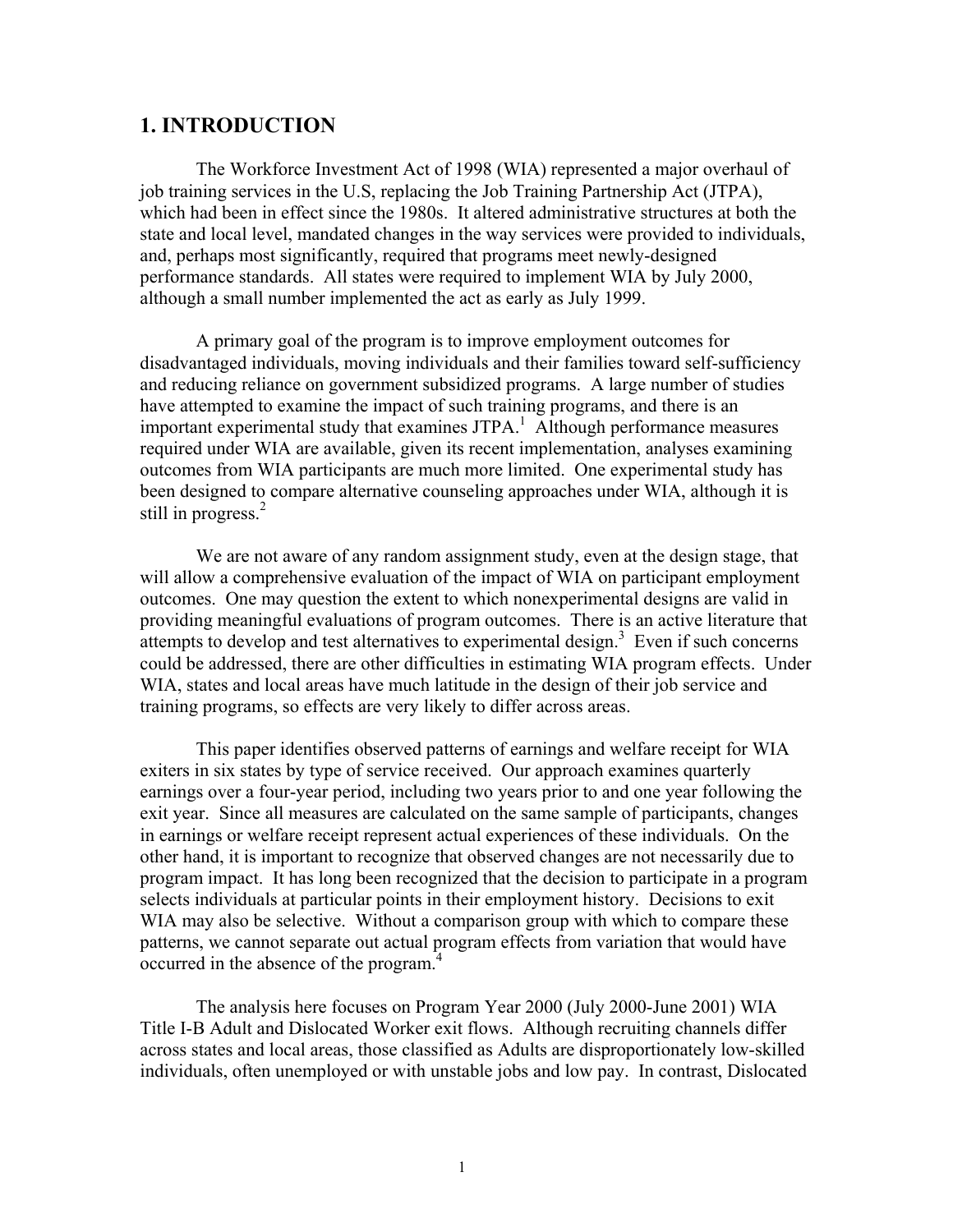Workers are often recruited by WIA staff when plants close and they generally have much higher skill levels and greater prior earnings.

We divided individuals between those who are coded as receiving Training services and those who do not. While there is some latitude in how such services are defined, generally any classroom or on-the-job training activity that takes more than a few days must be classified as Training. Although training programs often last several months, few extend for as much as a year. In contrast to Training, "Core" and "Intensive" services include most job search and job readiness programs, various kinds of employment counseling, in addition to a host of programs of very short duration. We chose not to distinguish Core and Intensive services because states often differ in how these services are definied.

The six states from which we have data are Florida, Georgia, Illinois, Maryland, Missouri and Texas. Although the current analyses combine results in all states, we also make some reference to the separate state estimates where these are of interest. Status descriptors are drawn from the Workforce Investment Act Standardized Record (WIASRD) data file provided by each of the ADARE project states. Section 2 describes the data that were assembled to prepare the tabulations. Section 3 presents and interprets the results. Section 4 provides a brief conclusion.

# **2. DATA SOURCES AND PROCESSING**

#### **Data Sources**

The base data for WIA client information derive from the Workforce Investment Act Standardized Record (WIASRD) file, listing WIA exiters in PY2000 (July 2000-June 2001), provided to each of the ADARE project partners by the WIA administrative entity in the state. Among the ADARE project states, Florida and Texas were voluntary early implementers of the Workforce Investment Act of 1998. This means that the 2000 WIA Program Year covered in this report was the *second* year of WIA reporting for Florida and Texas but only the *first* year of such reporting for Georgia, Illinois, Maryland, and **Missouri** 

In order to examine the labor market experience of WIA clients, the WIASRD data were merged by Social Security number to Unemployment Insurance wage record data maintained by the state. The wage record data provide total earnings in each quarter for each employee in the state who is in a job overseen by the state's Unemployment Insurance system. These records include the overwhelming majority of earnings received by residents in the state, although it does not include earnings from self-employment, informal or illegal employment, or employment in a small number of exempt jobs. It also omits any earnings obtained by residents working outside the state. A partial exception is that, in the case of Missouri, wage record data for both Missouri and Kansas are included in the analysis. Among the states in the study, Missouri contains the only major city,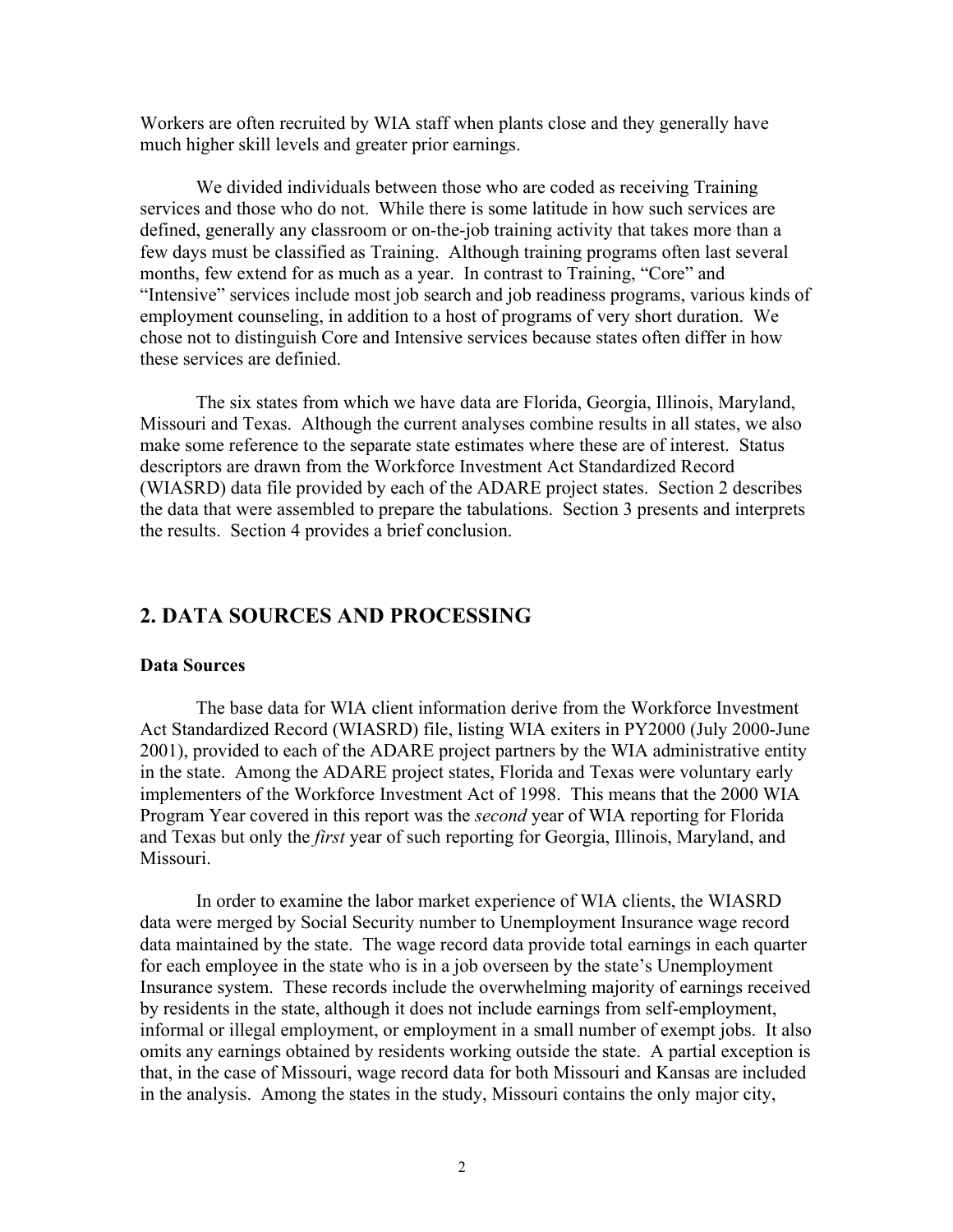Kansas City, for which a substantial portion of residents are employed outside the state, and these individuals are employed in Kansas. Although St. Louis is also on a state border, very few of its residents work in Illinois.

In each state, the WIASRD data were also merged with state administrative records identifying receipt of Temporary Assistance for Needy Families (TANF) cash payments. We have not identified as recipients those individuals who received only inkind benefits, such as Medicaid, childcare support, or related benefits. In each case, except that of Illinois, all individuals in households receiving such cash payments were classified as "recipients." This means that a small number of individuals identified as household members who were not themselves eligible for TANF payments are included. Excluding such individuals would not have influenced our results. Our analysis also includes individuals who were dependents in families receiving TANF, although again the number of such individuals is very small and has no material impact on our results. In the case of Illinois, our analysis is limited to female payees receiving TANF cash payments in the single-parent program, so all males as well as dependents are omitted. In a separate analysis, we examined the impact of this selection for Missouri and found that such selection did not alter results in any important way.

All the TANF information is coded by quarter, so an individual is identified as a recipient in any quarter in which TANF payments were received. All these TANF indicators derive from data sources used to administer the TANF program in the state, not from the variables on the WIASRD database. In addition to greater accuracy, the measure we use has the advantage that it can be traced for an extended period—in the case here, for a full four years spanning the WIA participation year.

### **Data Processing**

WIASRD data element 303 *Date of WIA Exit* was used to ensure that only exit dates between July 1, 2000 and June 30, 2001 were included for the Adult and Dislocated Worker populations. This includes 'hard' exits, where the relevant agency explicitly chose to code an individual as completing or leaving the program, and 'soft' exits, where the participant is define as exiting because 90 days elapsed since the last recorded service.

WIASRD data elements 304 *Adult (Local)* and 305 *Dislocated Worker (Local)* were used to select the two sub-populations of interest.<sup>5</sup> WIASRD data element  $333$ *Date of First Training Service* was used to assign an individual to the Training subpopulation. Any Adult or Dislocated Worker with a valid *Date of First Training Service* was assigned to the Training Services sub-population. The remaining clients were assigned to the Core or Intensive Services only sub-population. These steps resulted in the assignment of each person to one of the two mutually exclusive categories of WIA services—Core or Intensive, and Training.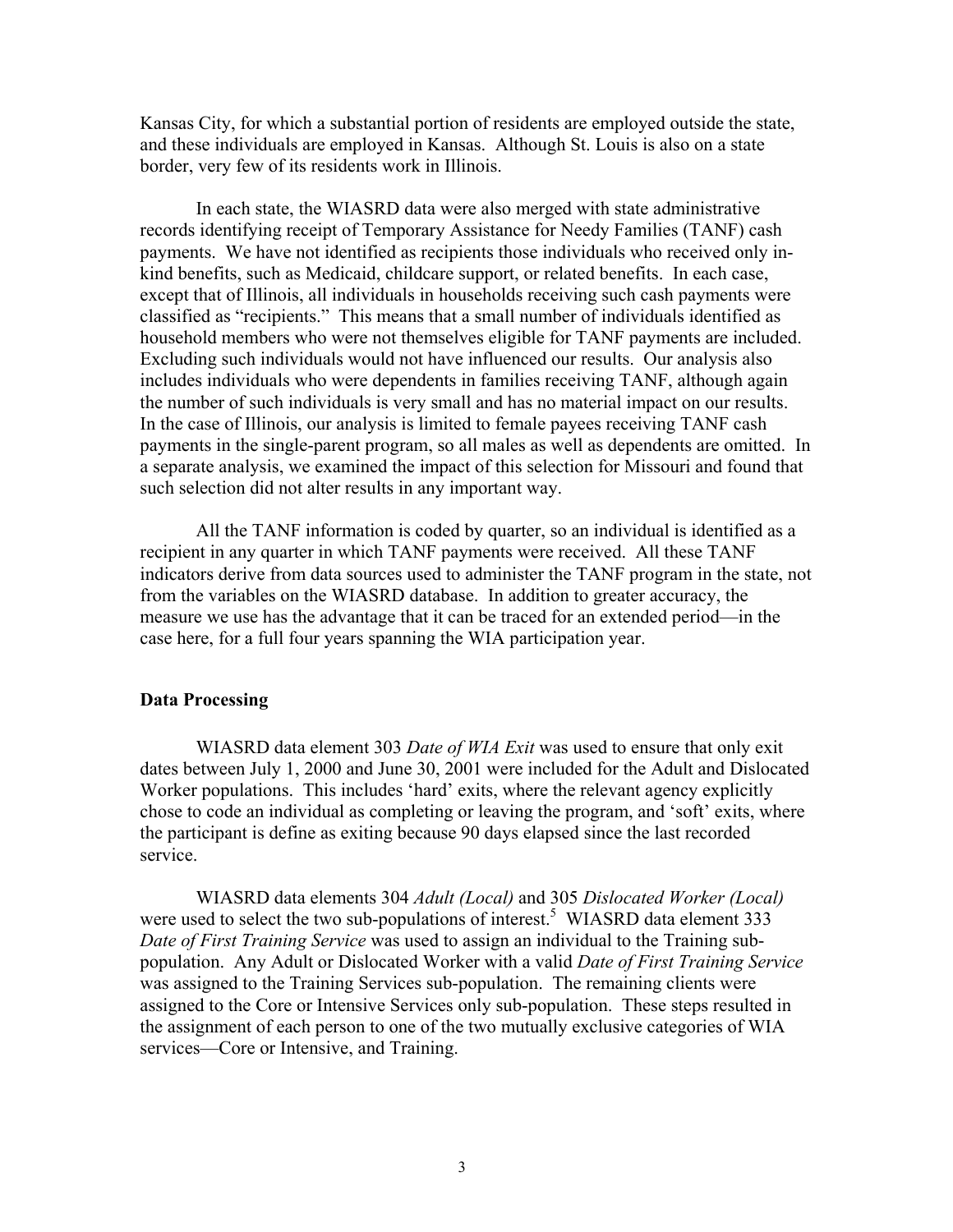## **3. WIA CLIENT OUTCOMES**

In the analysis here, we have combined data from Florida, Georgia, Illinois, Maryland, Missouri, and Texas. The total population consists of 31,282 Adult and 23,516 Dislocated Worker WIA clients, which is the total universe of participants who exited during Program Year 2000. For all quarters in the period beginning two years prior to the program year through the year following the program year (1998:3 through 2002:2), we plot employment, earnings and TANF receipt for the full set of individuals in the specified category. If no wage record data matches for an individual in a given quarter, that individual is coded as not employed.

## **Patterns of Employment and Earnings for Adult Participants**

Figure 1, which graphs employment of Adults participating in Core and Intensive services, and those participating in Training, provides a useful window into the employment experiences of WIA clients. The white bar shows that in the two years prior to the program year, levels of employment are between 53 and 56 percent. In the first quarter of the program year, employment increases above prior levels, increasing each quarter, approaching 74 percent in the last quarter of the program year. In the subsequent year, employment declines somewhat but is still over 62 percent in the last quarter. It is clear that participation in the program is associated with substantial gains in employment, but the employment increment partly dissipates following the program year. The pattern for Adults receiving Training services (striped bar) shows a very similar pattern.

The trend for earnings for those employed is indicated in Figure  $2<sup>6</sup>$  Focusing first on those receiving Core and Intensive services (square mark), we see that during the program year, earnings do not increase much initially, but do increase modestly toward the end of the program year. Notably, these gains continue into the following year. Average quarterly earnings in the two prior years are \$3,123, and they increase by 22 percent to \$3,814 in the year following participation. Not only are clients getting jobs following their WIA participation, but they are getting better jobs.<sup>7</sup>

 The growth in earnings for those who participate in training (triangle mark) is much greater. If we examine the prior earnings for these individuals, they are somewhat lower than those who receive only Core or Intensive services, but they increase much more in proportional terms. Quarterly earnings in the two years prior to the program year average only \$2,791, which increases a remarkable 69 percent in the year after participation.

One obvious question is whether there are important differences across states. Figure 3 presents quarterly earnings for employed Adult clients receiving Training services in our six states. We see there are differences in the levels of earnings in each of the states, and that growth in earnings differs somewhat by state. On the other hand, the basic pattern is remarkably similar across states: There is little growth in earnings prior to program participation and substantial net growth beginning in the participation year.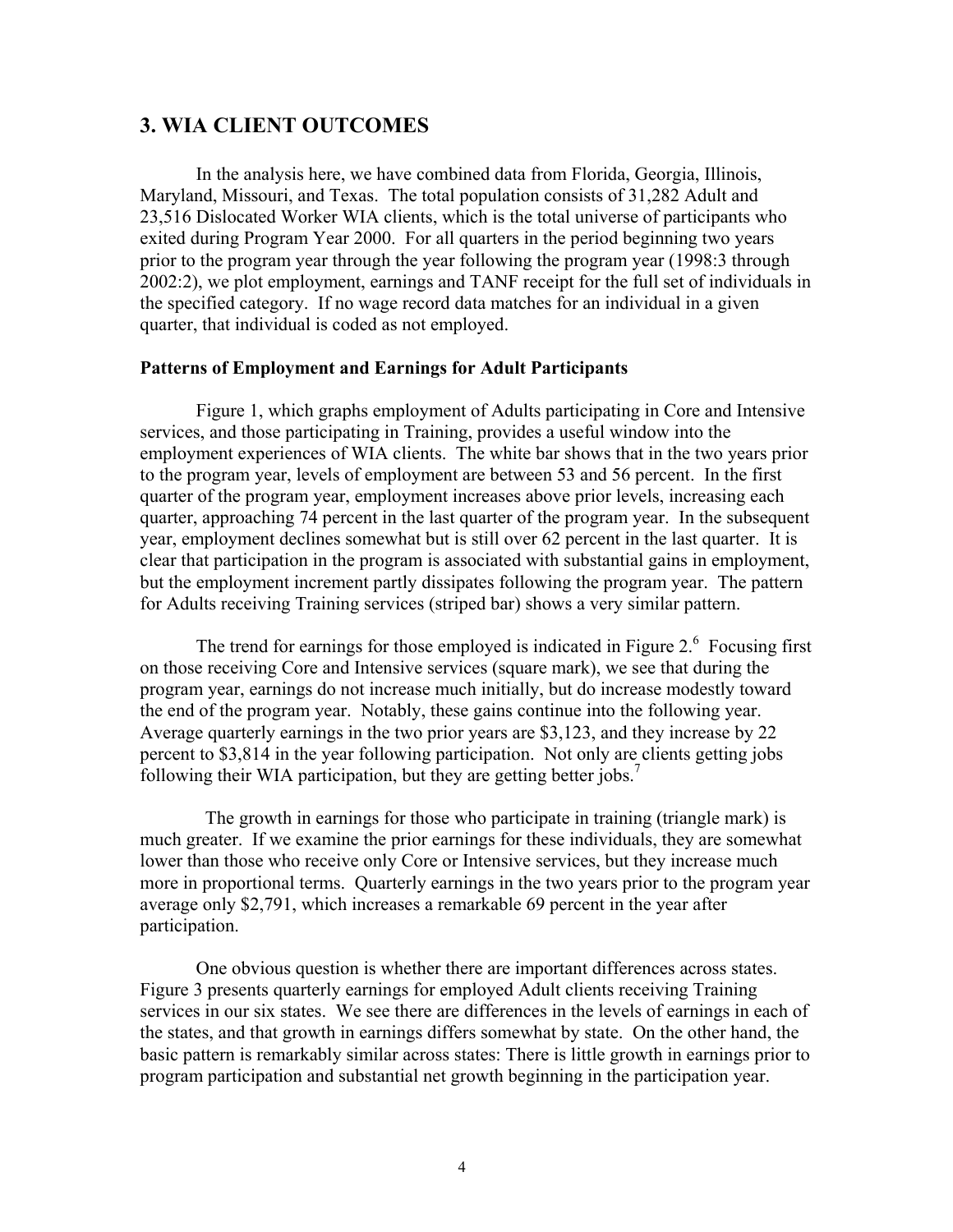Although we do not present disaggregated statistics by state in what follows, in each case we have tabulated results separately, and the basic patterns are similar across states.

#### **Patterns of Employment and Earnings for Dislocated Workers**

Figure 4 shows employment and earnings for those classified as Dislocated Workers. For those who participated only in Core or Intensive services, as might be anticipated, there is a decline in earnings in the year prior to the program year, reflecting the loss of jobs. Those receiving Training Services differ in important ways, as their employment declines by much more than those receiving Core or Intensive Services, but then their employment returns to similar levels.

Differences between Core and Intensive service participants and those in Training are highlighted by patterns of earnings for those who are employed (Figure 5). Training participants have slightly lower earnings initially, and experience substantially larger declines prior to the program year. Apparently, the loss of high paying jobs is particularly critical for those who move into Training. Earnings for both groups, but especially those in Training, increase by the end of the program year. Between the first quarter of our series and the first quarter of PY2000, their earnings drop by 24%, as compared to the 15% drop experienced by those not receiving Training services. However, interestingly, in the post-participation period, their earnings experience an almost complete (99.8%) recovery as compared to the initial year of our series. This improves on the 92.6% recovery experienced by those receiving only Core or Intensive Services.

#### **TANF Use for Adults and Dislocated Workers**

Figure 6 shows that TANF participation is near 10 percent at the beginning of our time period for Adults in both service categories. This rate begins to rise in the year prior to WIA participation and continues a steady if modest increase through the first quarter of PY2000. However, beginning in the second quarter of the program year, this rate declines sharply and continues to do so throughout the survey period, ending at below 7% for those receiving Core or Intensive services and dropping to a remarkable 4.3% for those in the Training cohort.

 Figure 7 shows that Dislocated Workers are very unlikely to participate in TANF, as participation rates are under 2 percent in all cases. We observe a downward trend in these rates, with participation less than 1 percent at the end of our period.

## **4. CONCLUSION**

We find that Adults have large employment gains associated with participation in WIA, whether they receive Core and Intensive, or Training services. Training recipients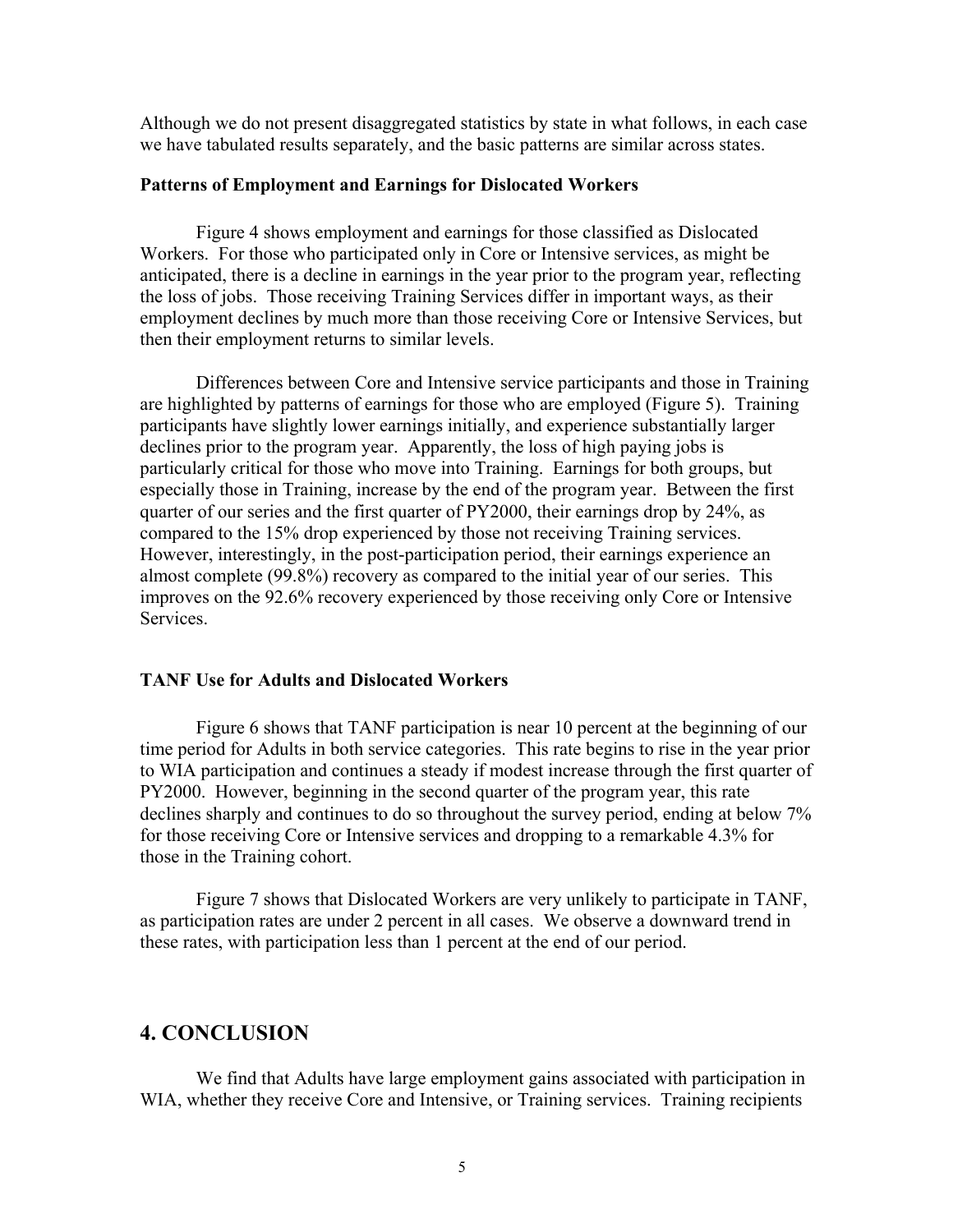have particularly large earnings gains. Following losses, employment and earnings of Dislocated Workers largely recover, especially for those in Training. Adult TANF receipt declines, especially for those in Training activities. Dislocated Workers are very unlikely to receive TANF. Despite some differences in the detailed patterns, similarities between states in basic patterns are striking.

## **Endnotes**

<sup>1</sup> Daniel Friedlander, David H. Greenberg and Philip K. Robins, "Evaluating Government Training Programs for the Economically Dsadvantaged.î *American Economic Review* 35(4, December 1997):1809-1890; and Larry L. Orr et al., *Does Training for the Disadvantaged Work? Evidence from the National JTPA Study*. Washington, DC: Urban Institute Press, 1996.

<sup>2</sup> Paul Decker and Irma Perez-Johnson, "What Can We Expect Under Personal Reemployment Training Accounts? A Discussion Based on Findings from the Individual Training Account Experiment, Reemployment Bonus Demonstration and Other Evaluations." Paper presented at the USDOL 2003 National Research Conference. <sup>3</sup> Rajeev H. Dehejia and Sadek Wahba, "Propensity Score-Matching Methods for

Nonexperimental Causal Studies.î *The Review of Economics and Statistics* 84 (February 2002): 151-161; Kenneth Troske, Peter R. Mueser and Alexey Gorislavsky, "Using State Administrative Data to Measure Program Performance." Draft, 2003; and Jeffrey Smith and Petra Todd, "Does Matching Overcome LaLonde's Critique of Nonexperimental Estimators.î *Journal of Econometrics*, forthcoming.

<sup>4</sup> Kevin Hollenbeck, Christopher King, and Daniel Schroeder ("WIA Intensive and Training Service Net Impact Estimates," paper presented at the USDOL 2003 National Research Conference) provide preliminary analyses that attempt to identify the impacts of WIA in our states using a matching methodology to construct a comparison group from those receiving less intensive services.

 $<sup>5</sup>$  Duplication is permitted and does occur, but the number of duplicated cases is very</sup> small. Youth, statewide activities supported by the 15 percent provision in the federal legislation, including Displaced Homemakers, Rapid Response, and National Emergency Grant funded services to clients, are not included.

 $6$  Earnings are calculated each quarter for the set of individuals employed in that quarter. In order to obtain unconditional mean earnings, the reported earnings can be multiplied by employment rates in Figure 1. Since employment, and earnings for those employed tend to follow similar patterns, this product measure shows the same pattern, somewhat accentuated, as do Figures 1 and 2.

7 All earnings are reported in current dollars, and therefore do not take account of inflation. Basic patterns would not be altered substantially by price adjustments, given modest levels of inflation over this period.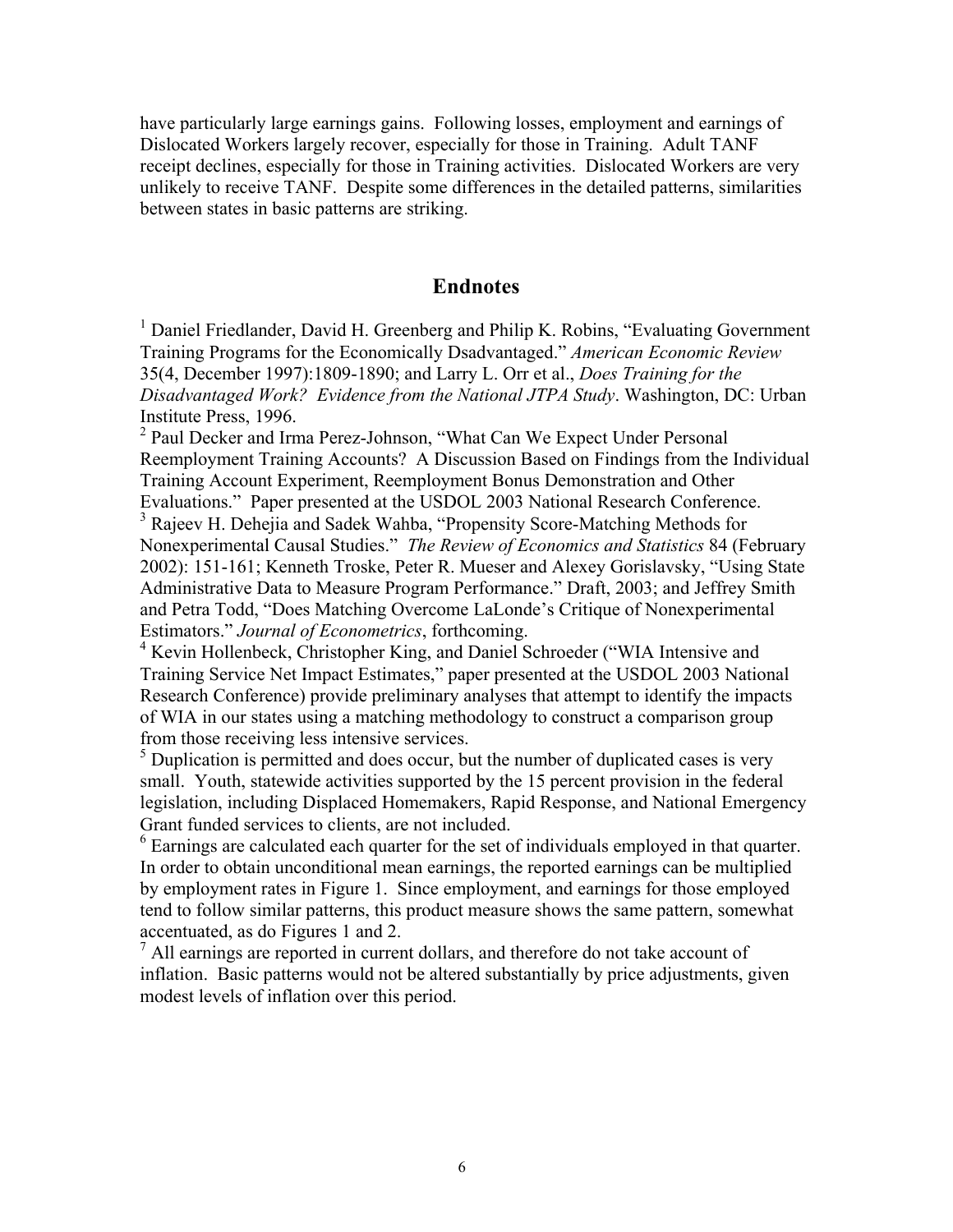

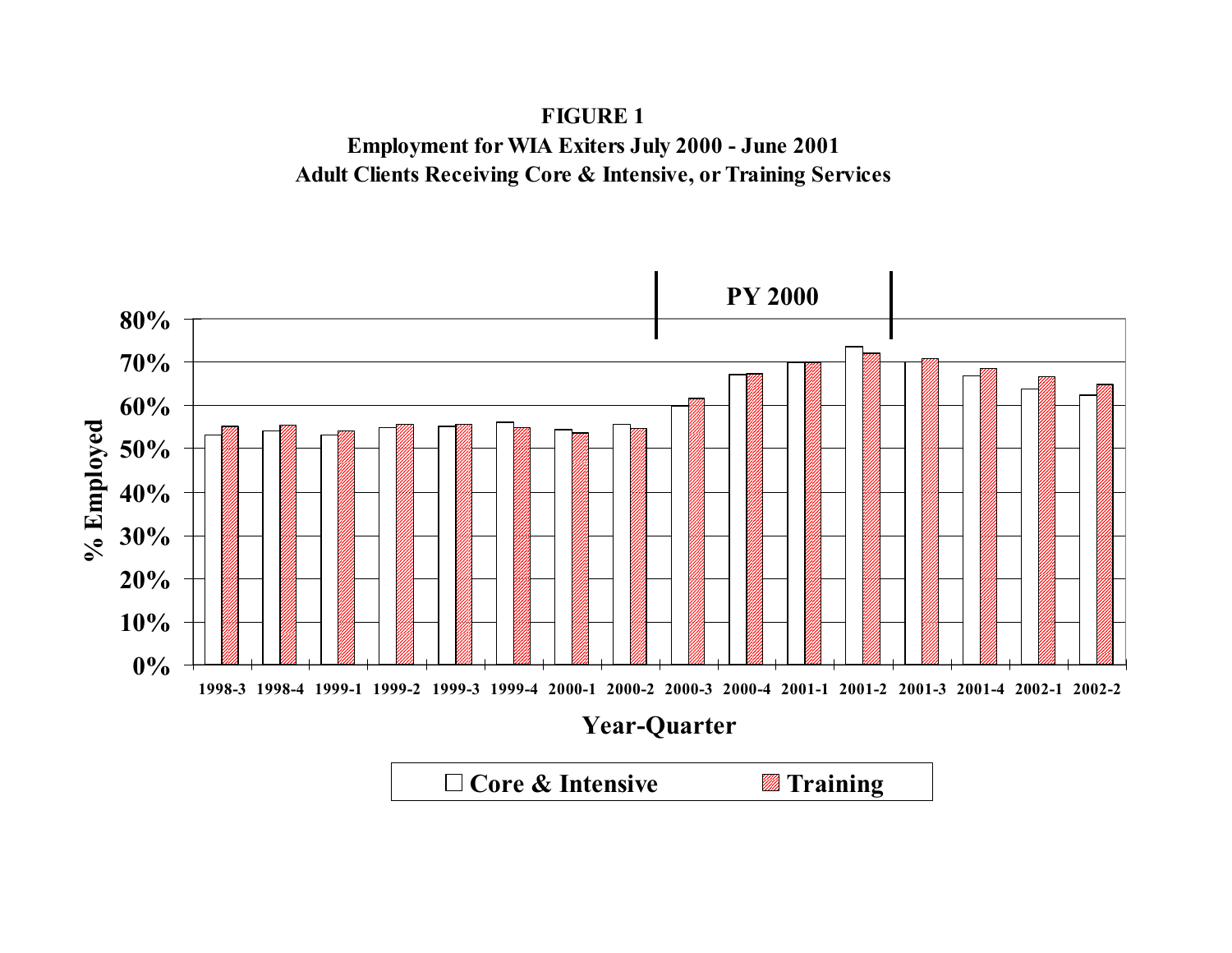

**Core & Intensives <sup>-</sup> Training**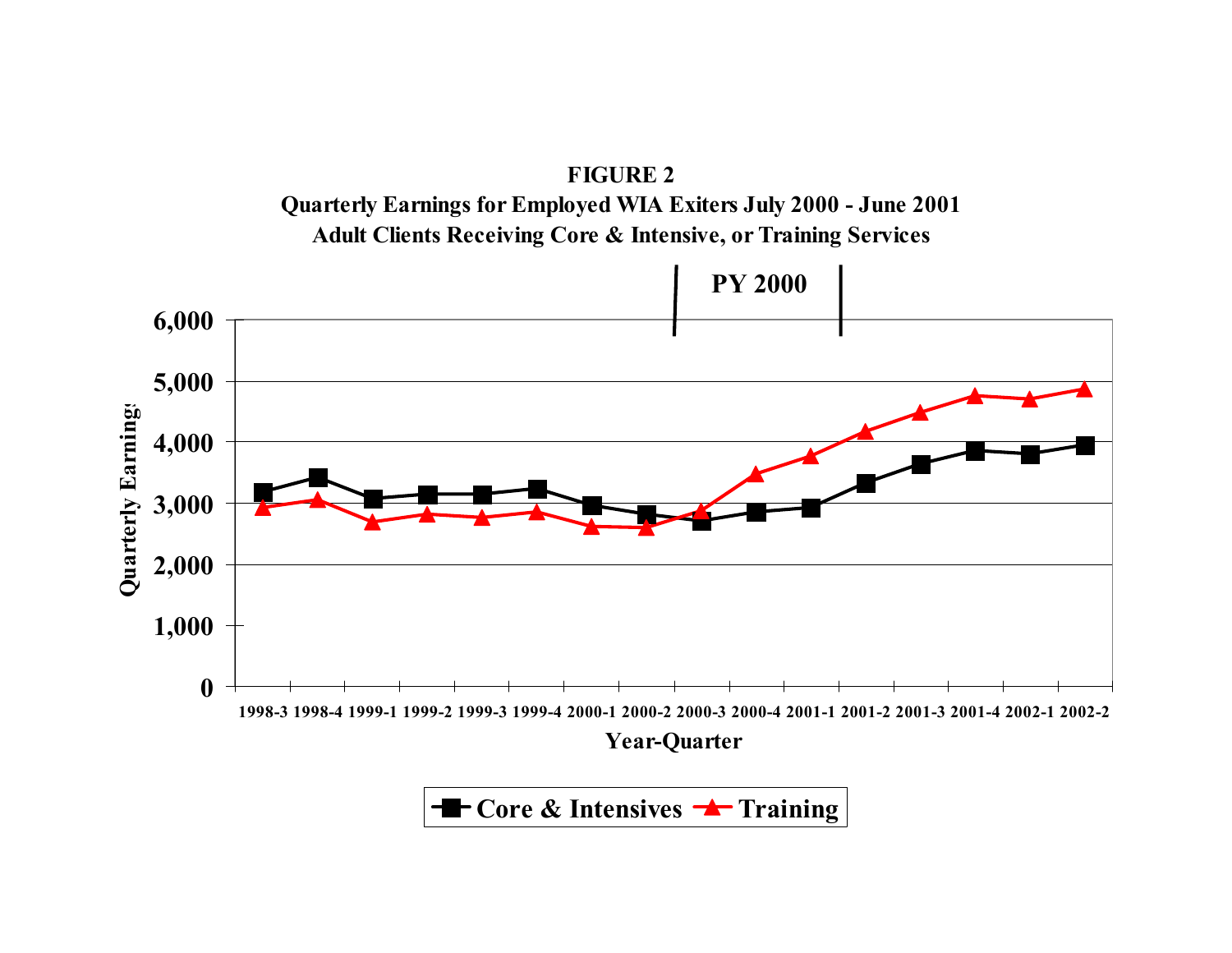

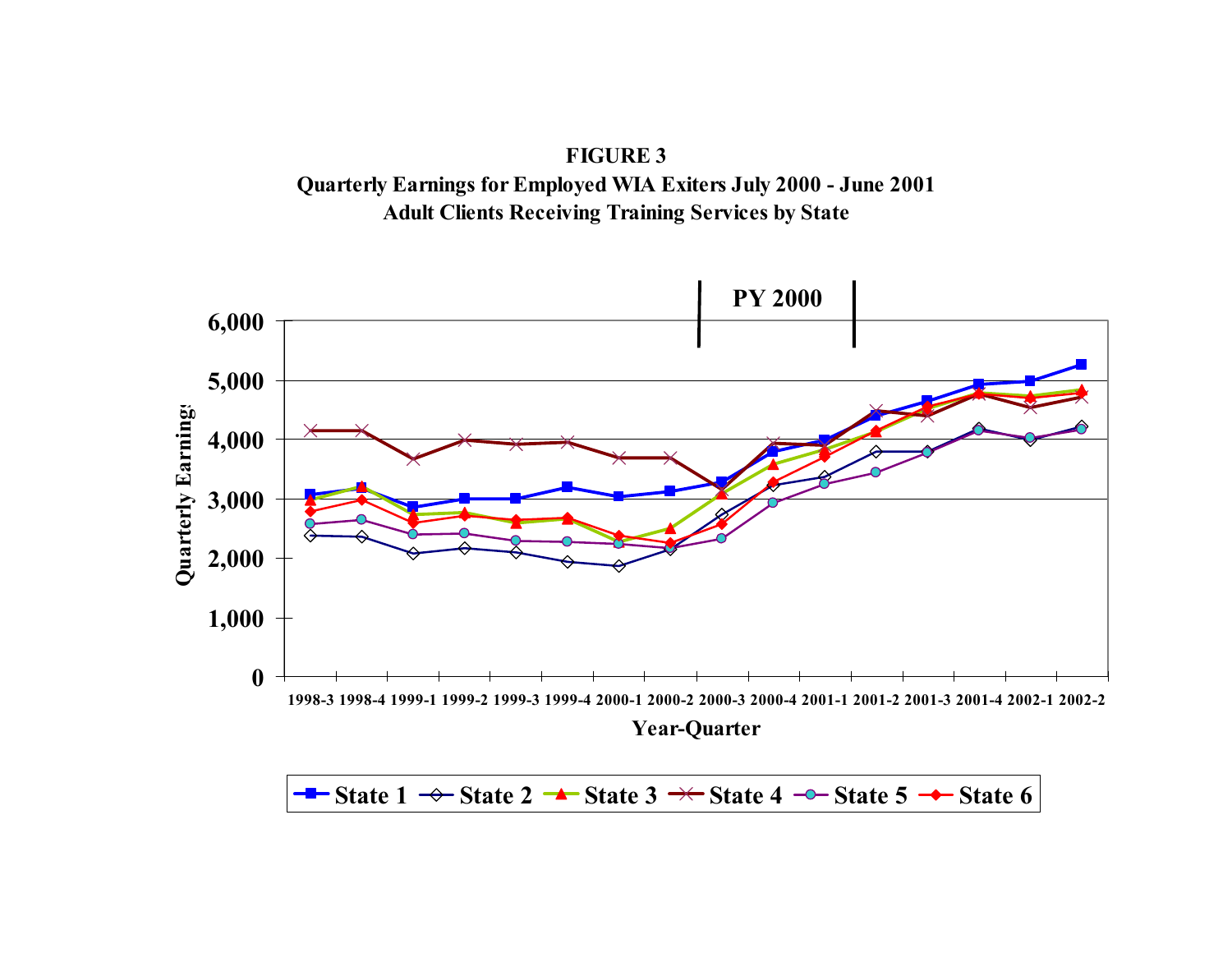**FIGURE 4 Employment for WIA Exiters July 2000 - June 2001 Dislocated Worker Clients Receiving Core & Intensive, or Training Services**

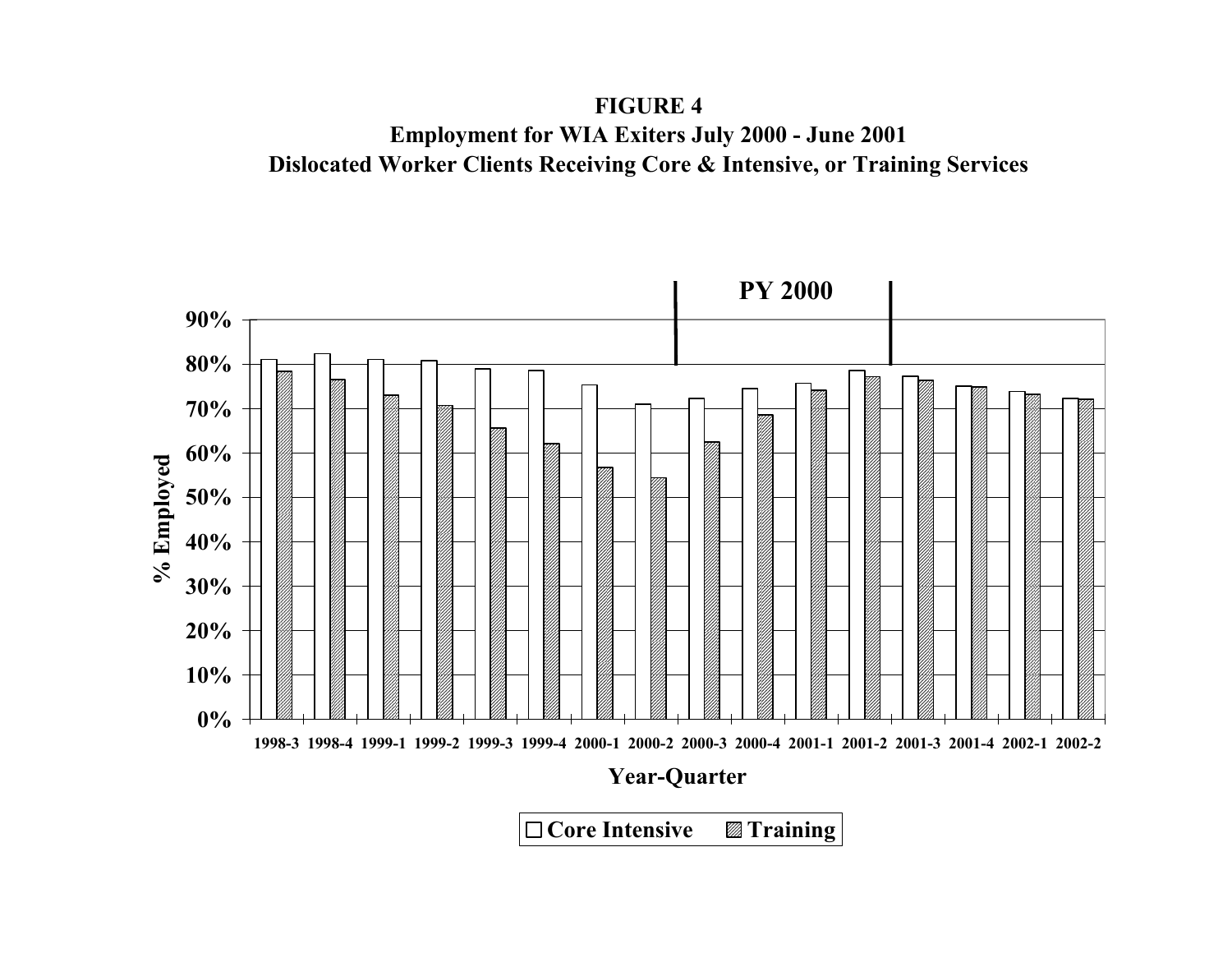

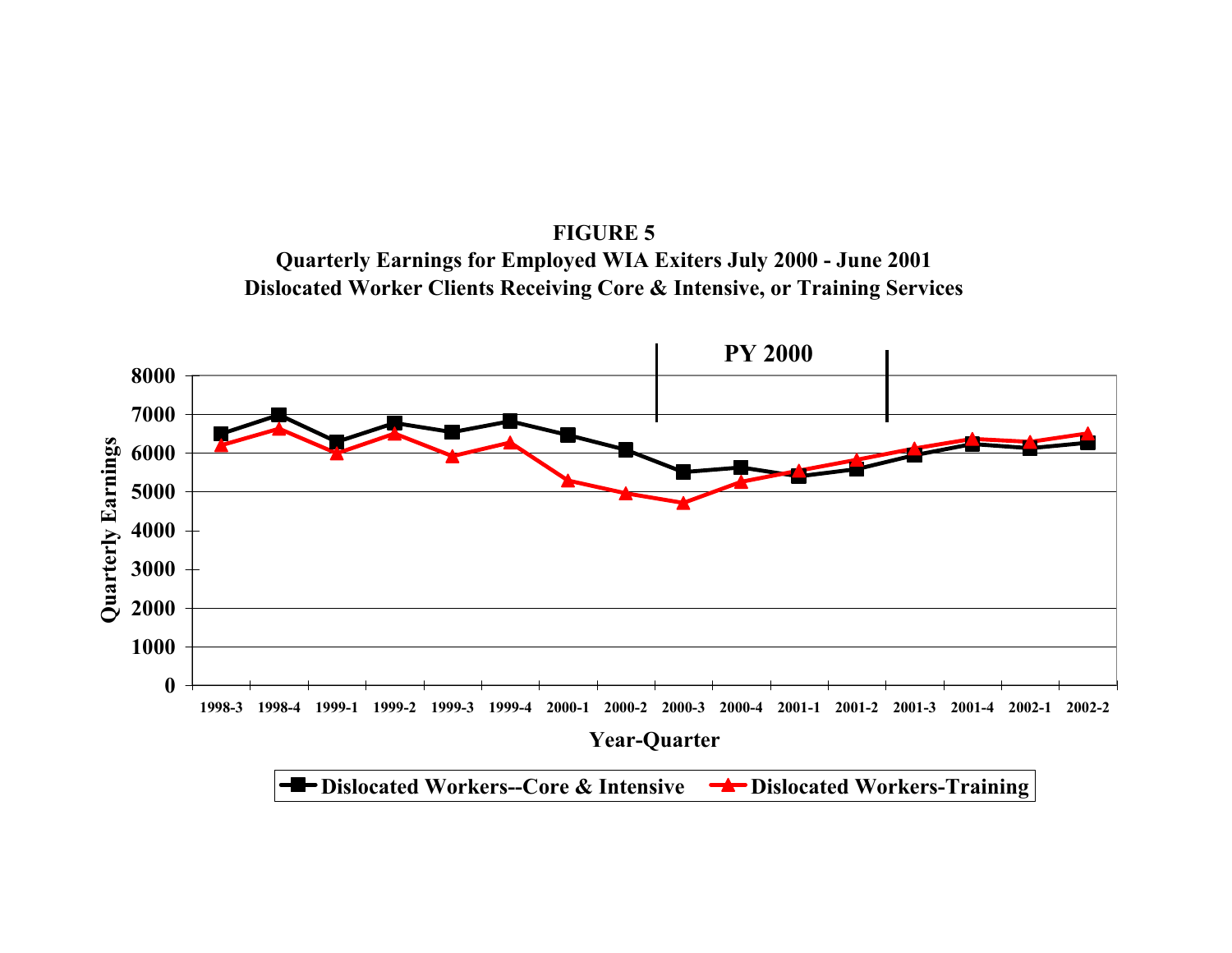